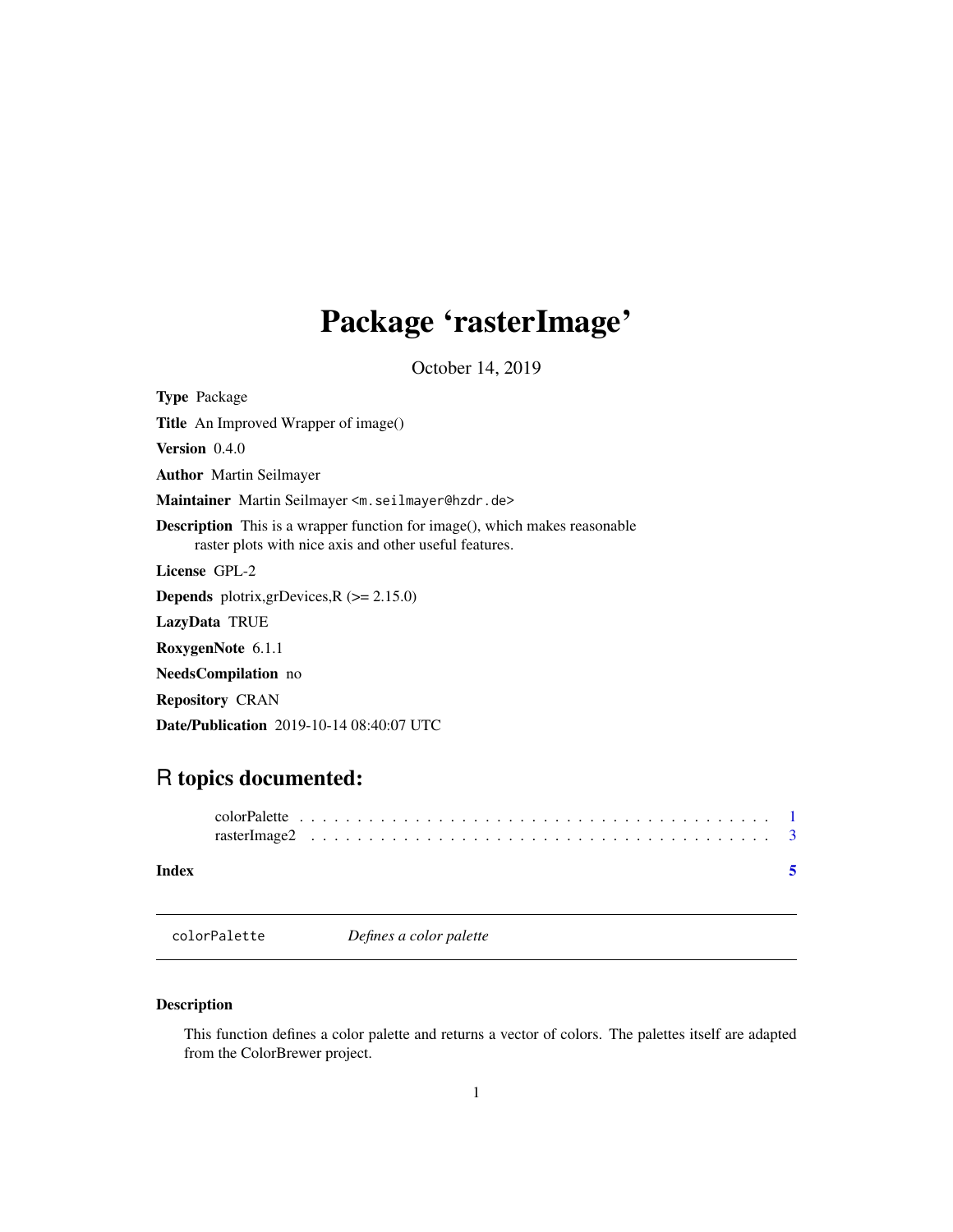#### Usage

 $colorPalette(n = NULL, type = "spectral", inv = F)$ 

#### Arguments

| n    | number of colors to produce                 |
|------|---------------------------------------------|
| type | sets the type of color palette. See Details |
| inv  | revert the order of colors                  |

#### Details

The parameter type controls the output palette type as follows:

"spectral" spectral colors from blue to red

"specrtalHalf" spectral colors from green to red

"green" MultiHue yellow - green

"blue" MultiHue yellow - green blue

"orange" MultiHue yellow - orange - brown

"red" MultiHue yellow - orange red

"red-white-bule","bwr" red - white - blue colors

"rainbow" reproduces the rainbow color set

"black-white","bw" gray scale colors

"white-black","wb" gray scale colors from white to black

"jet.colors","jc" dark blue to dark red

"hzdr1" HZDR cooperate design colors

"hzdr2" HZDR cooperate design colors

If a vector of color names is supported, then a customized palette will be calculated according to these colors.

#### Value

returns a vector of colors to be passed to image or rasterImage

#### References

<http://colorbrewer2.org> by Cynthia A. Brewer, Geography, Pennsylvania State University

#### Examples

```
# default "spectral" palette
barplot(rep(1,10), col = colorPalette(10))
# custom color palette
barplot(rep(1,10), col = colorPalette(n = 10, type = c("red", "blue", "yellow"))
```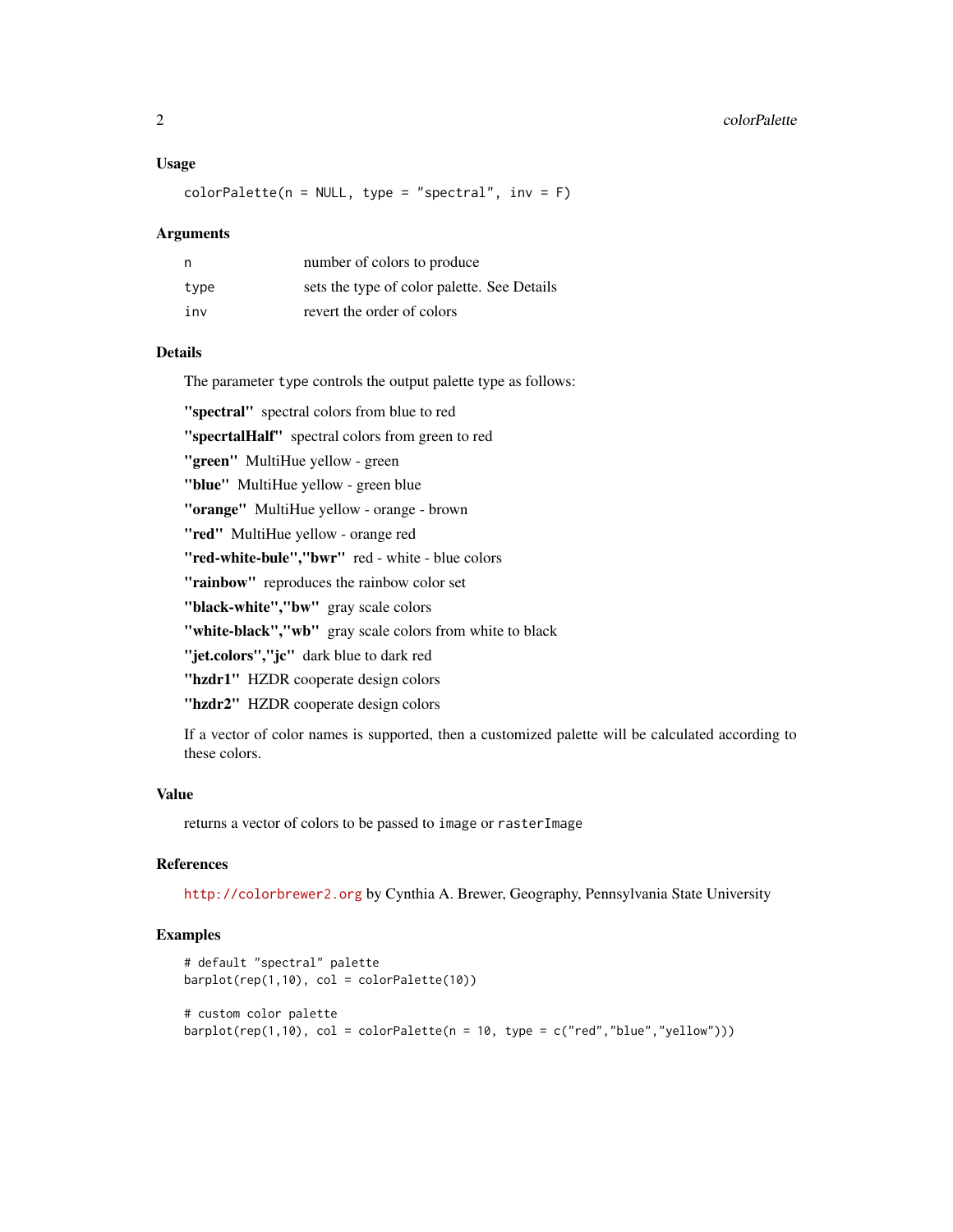<span id="page-2-0"></span>

#### Description

The function is a wrapper for the image() function, but with a comfortable control of the z-axis and its color legend. The wrapper also supports image resizing (resolution) and png output for better export.

#### Usage

```
rasterImage2(x = NULL, y = NULL, z, zlim = NULL, xlim = NULL,
 ylim = NULL, dim.max = NULL, plot.zero.line = T, regularGrid = T,
 zlab = NULL, z.cex = 0.5, z.adj = c(0.5, 0.5), z.format = "fg",
 ndz = 7, ncolors = 256, palette = "spectral", palette.inv = F,
  ...)
```
#### Arguments

| X              | x-axis vector corresponding to the z-matrix                                                                                                                                                                                               |
|----------------|-------------------------------------------------------------------------------------------------------------------------------------------------------------------------------------------------------------------------------------------|
| у              | y-axis vector corresponding to the z-matrix                                                                                                                                                                                               |
| z              | numeric matrix to be plotted                                                                                                                                                                                                              |
| zlim           | sets the range of the color coded z-axis                                                                                                                                                                                                  |
| xlim           | the x limits $(x1, x2)$ of the plot. Note that $x1 > x2$ is allowed and leads to a<br>'reversed axis'.                                                                                                                                    |
|                | The default value, NULL, indicates that the range of the finite values to be plotted<br>should be used.                                                                                                                                   |
| ylim           | the y limits of the plot.                                                                                                                                                                                                                 |
| dim.max        | defines the dimensions of the visible area of z. It automatically invokes a rescale.<br>In case of large data sets this parameter can improve plotting speed.                                                                             |
| plot.zero.line | logical, if a line at $x = 0$ and $y = 0$ is to be plotted.                                                                                                                                                                               |
| regularGrid    | logical, if FALSE then a vector plot is generated, which is the slow and standard<br>behaviour of image. If this parameter is TRUE then a raster image is generated,<br>which can be processed much faster, compared to the FALSE option. |
| zlab           | defines the z-label                                                                                                                                                                                                                       |
| z.cex          | cex value for the z-label. It sets the font size in relation to the global par () \$cex<br>value                                                                                                                                          |
| $z$ .adj       | a two component vector. It sets the left/right and top/bottom justification                                                                                                                                                               |
| z.format       | controls how the numbers besides the color scale are composed. It works like<br>the format option of formatC                                                                                                                              |
| ndz            | sets the axis breaks right to the color scale                                                                                                                                                                                             |
| ncolors        | number of colors to use in the plot                                                                                                                                                                                                       |
| palette        | defines the color palette to be used in the plot                                                                                                                                                                                          |
| palette.inv    | logical, if TRUE reverts the color palette                                                                                                                                                                                                |
| $\cdots$       | further arguments to the plot function, e.g. 'xlab'                                                                                                                                                                                       |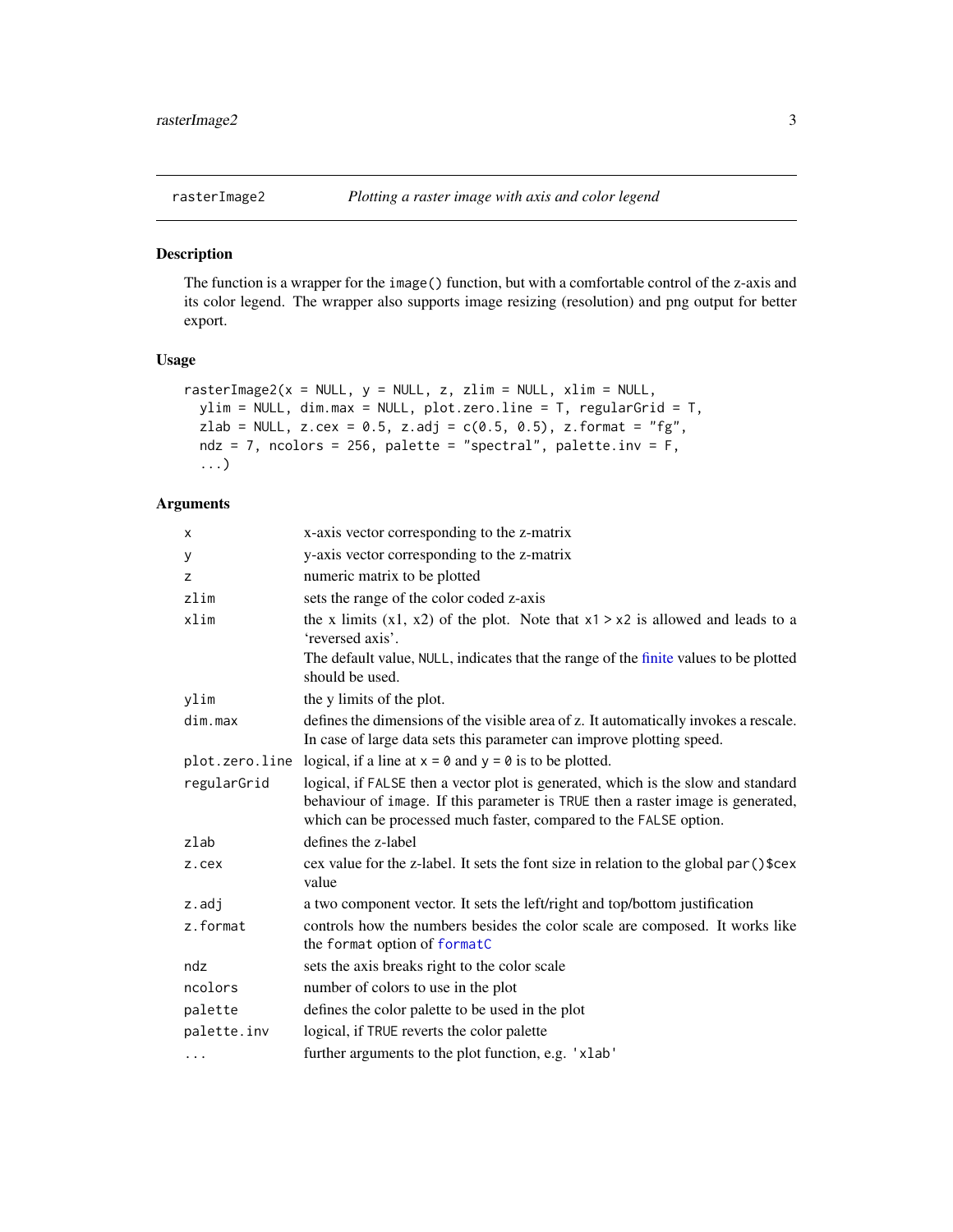#### Details

The regularGrid option forces interpolation in case of irregular spacing of x or y. All data is then projected on a regular grid. This correction invokes a spline interpolation. Missing NA values are ignored.

#### Examples

```
rasterImage2( z = volcano, palette = "spectral", dim.max = c(500,100)
            ,zlab = "Height", z.adj = c(0,1) ,z.cex = 1
            ,main = "Volcano Data Set"
          \mathcal{L}
```